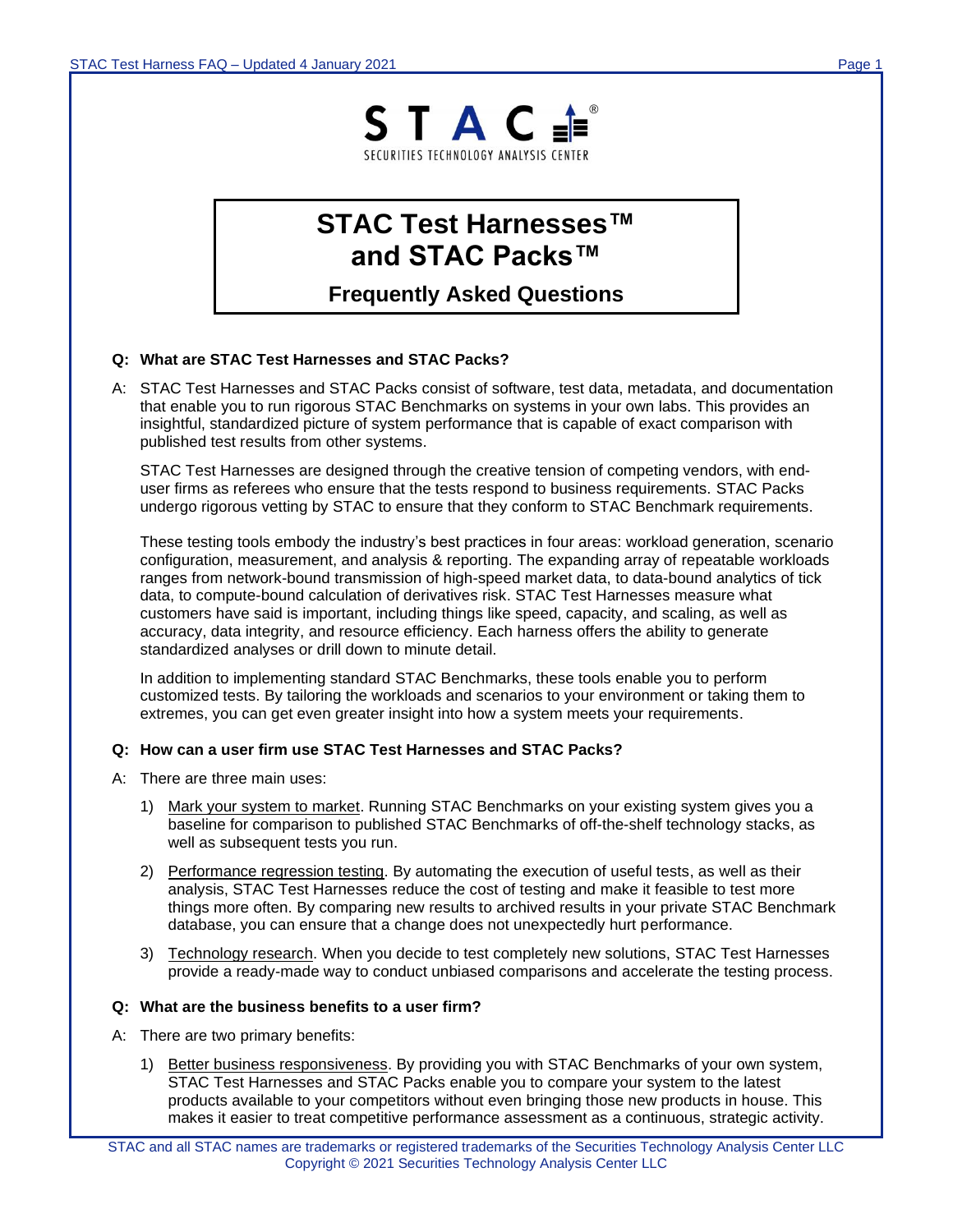2) Reduced costs. STAC Test Harnesses offload the burden of designing, developing and maintaining test harnesses and analytics. And pre-optimized STAC Packs remove the requirement to write product-specific implementations or adapters. The total effect is to free up your staff to focus on higher value-added tasks.

### **Q: How does a technology vendor benefit from using these tools?**

A: While STAC Test Harnesses may improve the quality or reduce the cost of a vendor's testing, the largest value to a vendor comes from supporting standardized measurement. Customers increasingly expect vendors to provide STAC Benchmarks as a first step toward a sale. And by using STAC Test Harnesses in the privacy of its own labs, a vendor is able to optimize against the tests that customers and prospects will use to evaluate its products. The vendor can use these internal results as an input into product development and marketing plans.

### **Q: How does a vendor benefit by offering a STAC Pack?**

- A: If a vendor uses STAC Test Harnesses to test its own products, it has effectively developed a STAC Pack. The incremental cost of supporting the use of the STAC Pack by customers and prospects is small, particularly when compared to the burden of supporting those customers integrating their own test tools with the vendor's product. Meanwhile, there are several benefits to vendors from supporting a STAC Pack:
	- Shorter sales cycles. Standardized measurement shortens the sales cycle for vendors. Customers with a STAC Test Harness in place have a ready-made "landing slot" to evaluate the vendor's product. This reduces the hurdles to demonstrating that the vendor's products meet the customer's performance requirements.
	- Higher-quality customer evaluations. Vendors often complain that end-user tests are inadequate to demonstrate the value of the vendor's product or are downright biased. STAC Test Harnesses minimize the chance that a vendor will lose a deal for these reasons.

## **Q: What do I need in order to test a given solution?**

- A: Up to four things:
	- 1) The appropriate STAC Test Harness software (always).
	- 2) Something to test (always). This may sound obvious, but sometimes two things need clarification:
		- STAC Test Harnesses do not include any vendor products for testing. The harnesses can be used with just about any product.
		- Some, but not all, STAC Test Harnesses and STAC Packs require additional software. For example, using STAC-M3 to compare storage systems under a tick analytics workload requires tick database software.
	- 3) STAC Pack (sometimes). While some STAC Benchmarks don't require product-specific code (for example, STAC-N1 can be used to test any system that supports TCP or UDP sockets or RDMA), most do. If a STAC Pack is not already available for a given product, a firm has three options for obtaining one:
		- it can create an internal STAC Pack by writing code or modifying example programs provided by the product vendor;
		- STAC can provide the STAC Pack if STAC has an appropriate development relationship with the vendor; or
		- the vendor can develop and support the STAC Pack.

STAC charges for STAC Packs that it provides. The preferred model is for the vendor to create and maintain the STAC Packs for its products. The vendor has a natural incentive to keep the